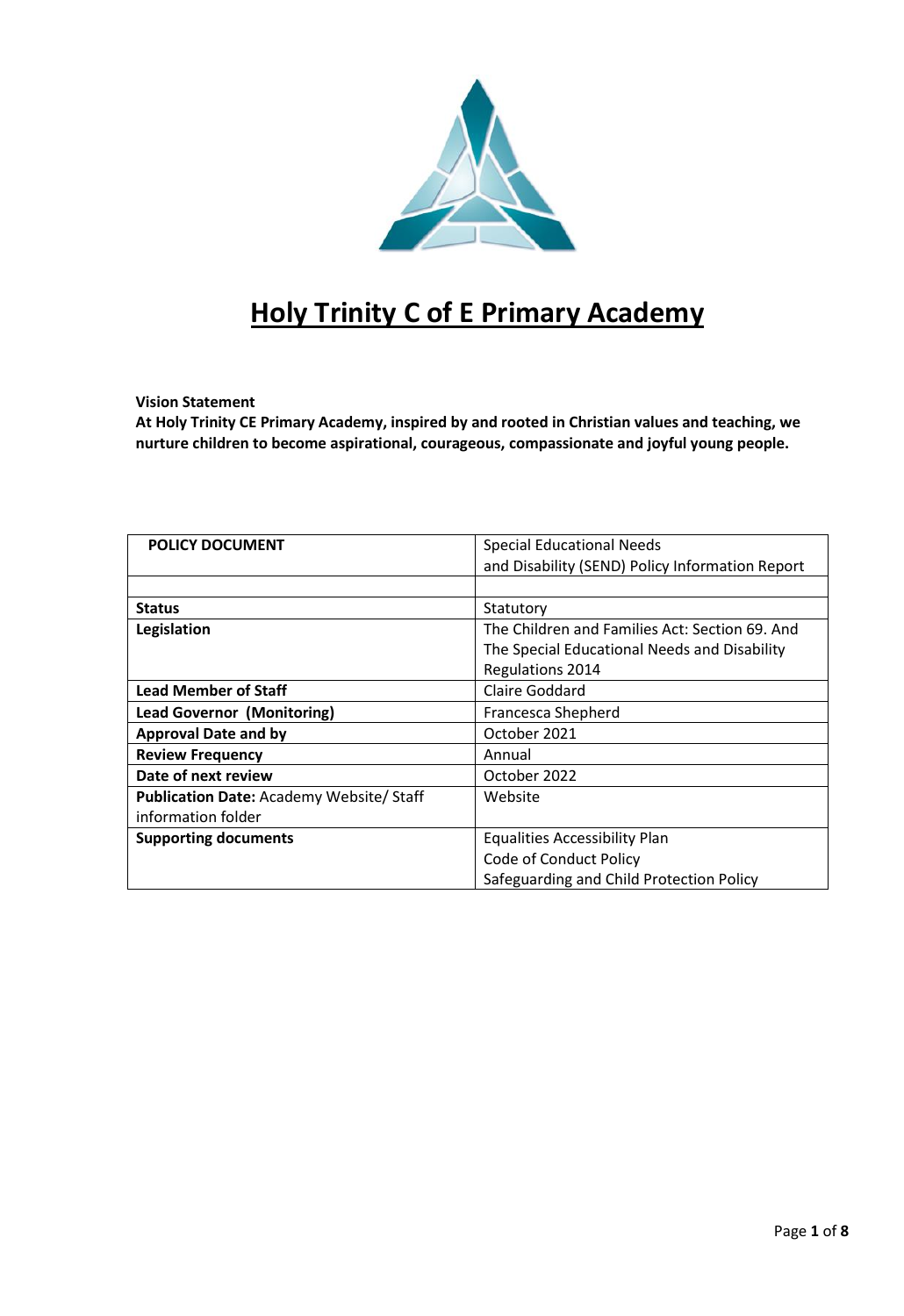#### **Contents**

| 1  |  |
|----|--|
| 2  |  |
| 3  |  |
| 4  |  |
| 5  |  |
| 6  |  |
| 7  |  |
| 8  |  |
| 9  |  |
| 10 |  |
| 11 |  |
| 12 |  |
| 13 |  |
| 14 |  |
| 15 |  |
| 16 |  |
| 17 |  |
| 18 |  |
| 19 |  |
| 20 |  |
|    |  |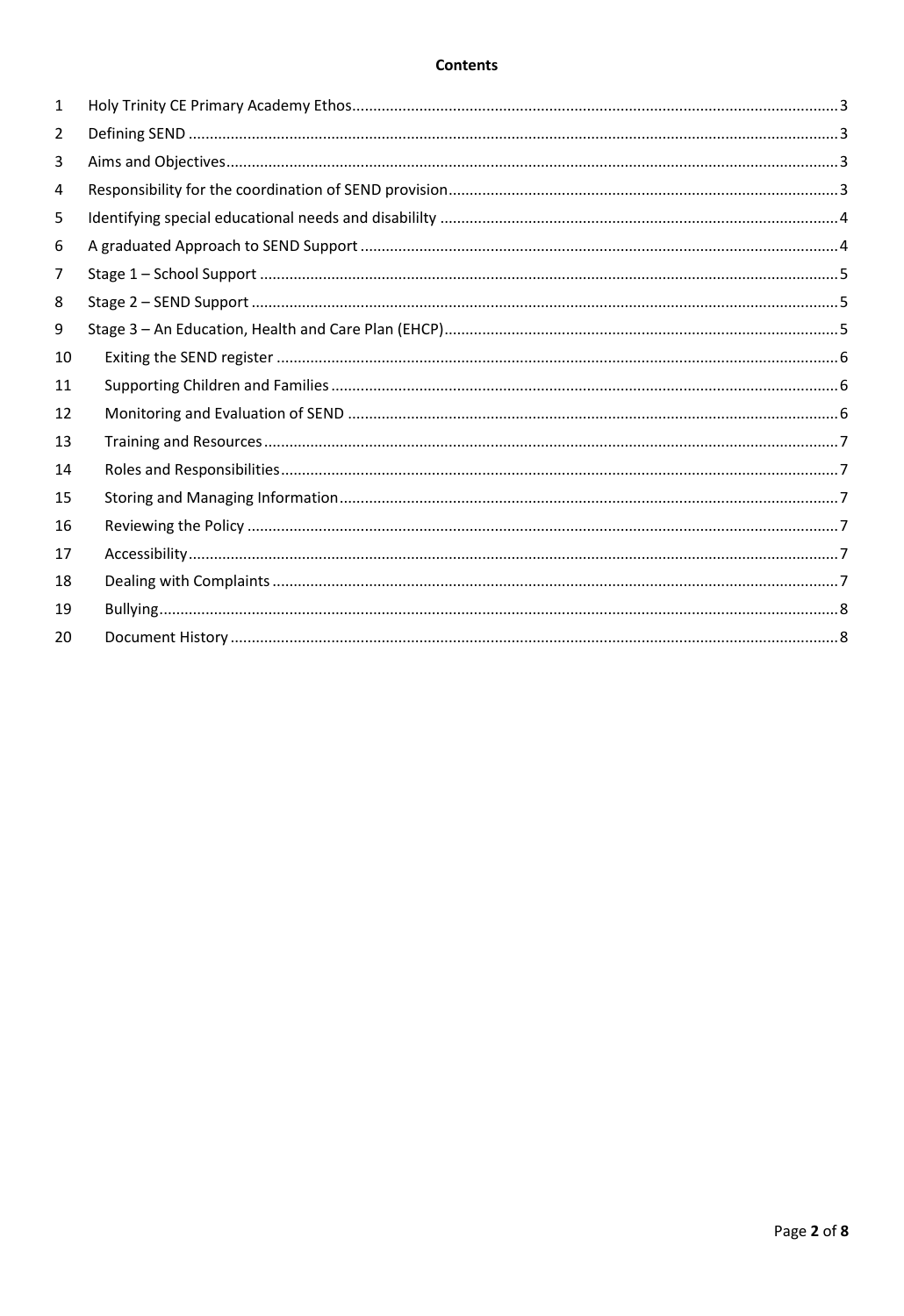# <span id="page-2-0"></span>**1 Holy Trinity CE Primary Academy Ethos**

- 1.1 At Holy Trinity CE Primary Academy, we support and value the abilities of all our pupils. It is our duty to provide equal opportunities for every person in our care and a safe and fully equipped learning environment which caters to the needs of every child as an individual. We are committed to inclusion within the school curriculum and participation in all aspects of school life.
- 1.2 Holy Trinity CE Primary Academy is a mainstream school that does not have specialist SEND (special educational needs and disabilities) provision but adopts a 'whole<sup>1</sup> school approach' to special educational needs and/or disabilities. All staff work to ensure inclusion of all pupils and are committed to ensuring that pupils with special educational needs and/or disabilities can fulfil their potential and achieve optimal educational outcomes.
- 1.3 The October 2021 census indicates that the school population is 149 and that the percentage of pupils receiving SEND support or have an Educational Health Care Plan equates to 2%.

# <span id="page-2-1"></span>**2 Defining SEND**

# 2.1 The 2014 Code of Practice says that:

*A person has SEND if they have a learning difficulty or disability which calls for special educational provision to be made for him or her. At compulsory school age this means he or she has a significantly greater difficulty in learning than the majority of others the same age, or, has a disability which prevents or hinders him or her from making use of facilities of a kind generally provided for others of the same age in mainstream schools<sup>2</sup> .* 

# <span id="page-2-2"></span>**3 Aims and Objectives**

# 3.1 Aims

- To ensure that all pupils with SEND have their needs identified in order to support appropriate academic outcomes and continued good physical and mental health and wellbeing
- To ensure that every child is protected from harm and neglect and that every effort is made to enable them to learn and grow independently
- To ensure that all pupils with SEND are able to fully access a balanced curriculum by providing extra support or additional resources where appropriate and by removing their barriers to learning.

# 3.2 Objectives

- To identify and provide for pupils who have special educational needs and additional needs.
- To work within the guidance provided in the SEND Code of Practice, January 2015.
- To operate a 'whole pupil, whole school' approach to the management and provision of support for special educational needs.
- To provide a special educational needs coordinator (SENCO) who will work within the SEND policy.
- To provide support and advice for all children, parents and staff working with special educational needs pupils.

# <span id="page-2-3"></span>**4 Responsibility for the coordination of SEND provision**

 $\ddot{\phantom{a}}$ 

<sup>&</sup>lt;sup>1</sup> Regulation 51

<sup>&</sup>lt;sup>2</sup> Taken from 2014 SEN Code of Practice: 0 to 25 Years - Introduction xiii and xiv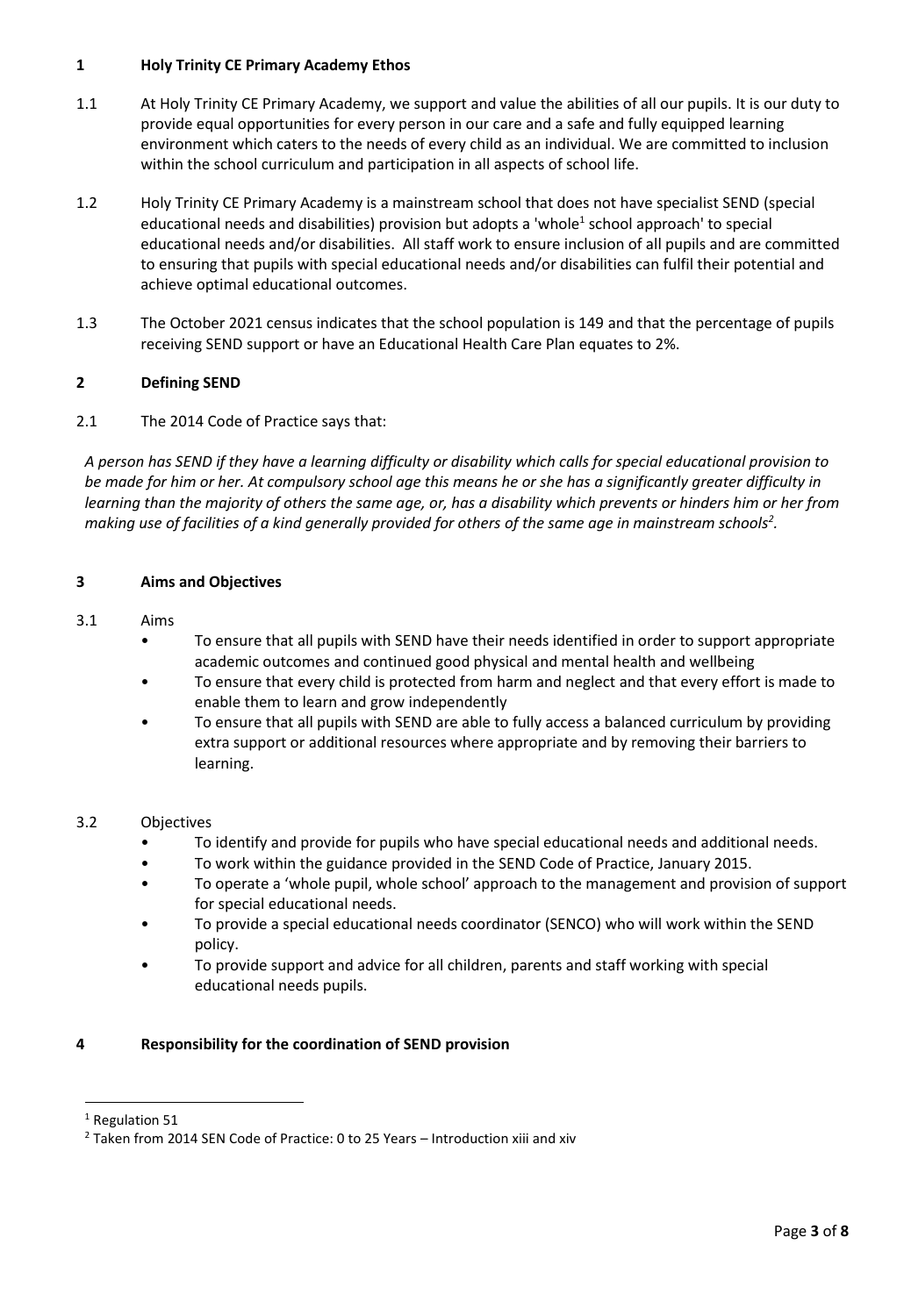- The person co-ordinating the day to day provision of education for pupils with SEND is Mrs Claire Goddard. SENCO, National Award for SEN.
- The SENCO can be contacted through the school office, Tel: 01380813796 or by e-mail: admin@holytrinity.wilts.sch.uk

# <span id="page-3-0"></span>**5 Identifying Special Educational Need**

- 5.1 The SEND Code of Practice, categories SEND into four broad areas of need:
	- Communication and interaction
	- Cognition and learning
	- Social, emotional and mental health
	- Sensory and/or physical needs
- 5.2 Class teachers, supported by SENCOs, should make regular assessments of progress for all pupils. These should seek to identify pupils making less than expected progress given their age and individual circumstances. This can be characterised by progress which includes most or all of the following:
	- Is significantly slower than that of their peers starting from the same baseline
	- fails to match or better the child's previous rate of progress
	- fails to close the attainment gap between the child and their peers
	- widens the attainment gap
- 5.3 It is important to consider what is NOT SEND but may impact on progress and attainment;
	- Disability (the SEND Code of Practice, November 2015 and the Equality Act, 2010 both outline the 'reasonable adjustment' duty for all educational settings)
	- Attendance and punctuality
	- Health and welfare
	- English as an Additional Language
	- Being in receipt of Pupil Premium Grant
	- Being a Looked After Child
	- Being a child of a Serviceman/woman

# <span id="page-3-1"></span>**6 A graduated Approach to SEND Support**

- 6.1 There is a shared expectation that all pupils, regardless of their specific needs should be offered inclusive, quality first teaching which will enable them to make the best possible progress in school.
- 6.2 Holy Trinity CE Primary Academy recognises that there is a continuum of special educational needs and that, where necessary, increasing specialist expertise should be brought to bear on the difficulties that a child or young person may be experiencing.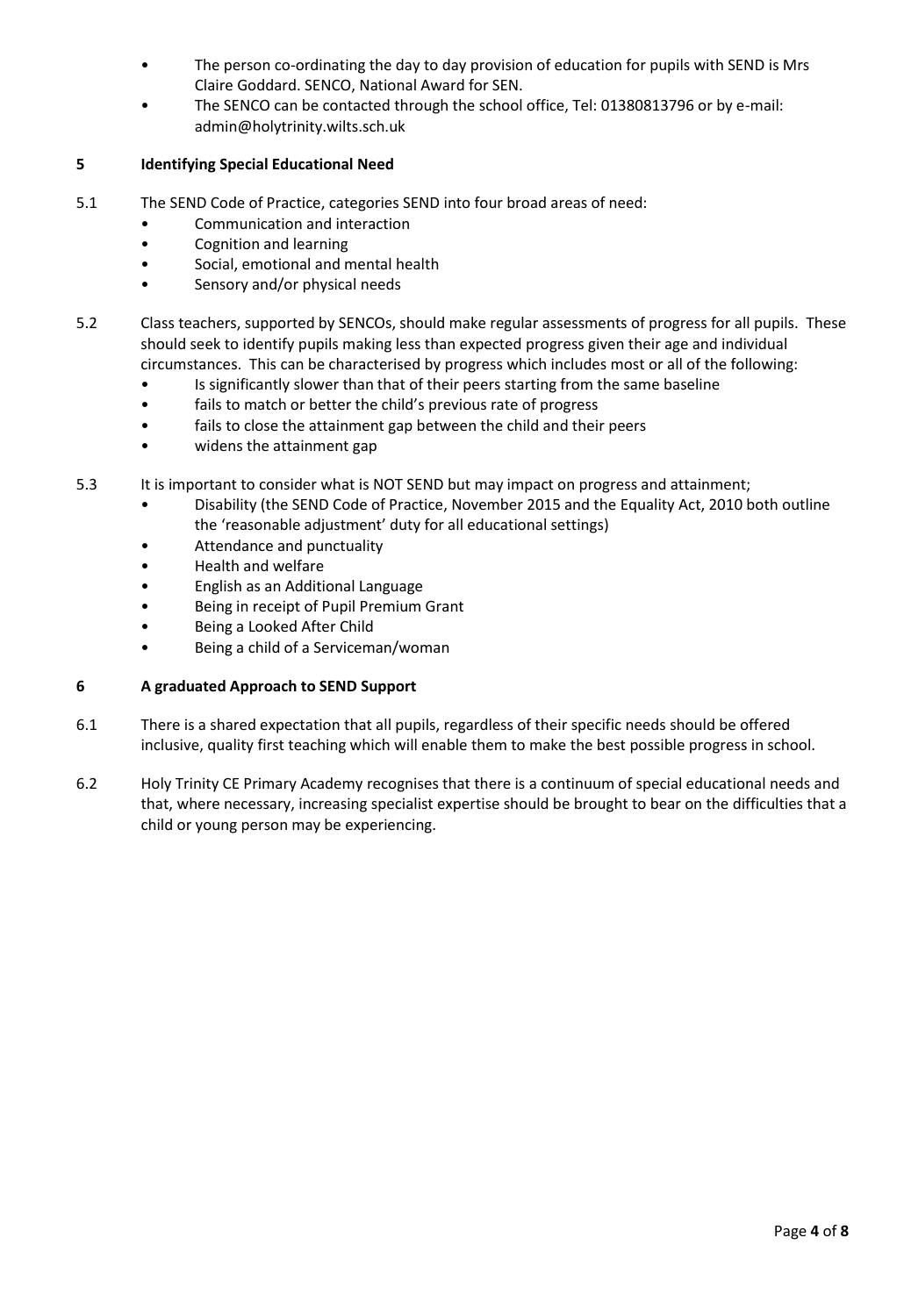# <span id="page-4-0"></span>**7 Stage 1 – School Support**

- 7.1 Pupils at risk of underachievement are closely monitored by staff to identify gaps in their understanding and/or development. The teacher and SENCO will consider all of the information gathered from within the school about the pupil's progress alongside national data and expectations of progress. The child, parents and class teacher then discuss the pupils need and future provision which may include quality first, differentiated, class-teaching, small group or 1:1 sessions. At this point a class School Support provision map will be completed, setting individual targets and outlining support being received.
- 7.2 Concerns will be shared, with parental permission, at the regular 'surgeries' held at school with the school allocated Educational Psychologist. Advice from a lead SENNS teacher, class teachers and SENCO and specialist advice may be given. Children are NOT deemed as SEND at this point.
- 7.3 If a child has responded successfully to this support, which may take up to 2 or 3 cycles, then no further action will be required, although the Provision Map will be held on file for future records.

# <span id="page-4-1"></span>**8 Stage 2 – SEND Support**

- 8.1 If a child has made less than expected progress for their age and individual circumstances as detailed in section 3, following up to 3 cycles on School Support, then the class teacher, with the support of the SENCO, will access a range of internal resources to identify their specific difficulties and needs and the child will placed on the SEND register.
- 8.2 These resources will identify one or more of the area/s of SEND need as detailed in section 5. They offer more targeted guidance for teaching staff to help the pupil to progress. It may be necessary to make a further referral to an outside agency to advise and support the child, parents and school.
- 8.3 It may be necessary to engage additional support or specialist services and appropriate referral documentation will be completed in conjunction with parents.
- 8.4 If a child has a diagnosis but does not require 1 to 1 or small group interventions, a 'My Passport' will be completed. These are also used in a My Support Plan and outline the needs of the child and the adjustments made on a day to day basis to support the child. These will be reviewed 3 times a year with parents and the child.
- 8.5 Upon agreement with the Educational Psychologist, parents, class teacher and the SENCO, or a diagnosis has been obtained, a 'My Support Plan' will be completed. This is required to be registered with county. These follow the same review cycle as School Support but require more in-depth knowledge of the child and their home circumstances and are completed with parents and child.

# <span id="page-4-2"></span>**9 Stage 3 – An Education, Health and Care Plan (EHCP)**

- 9.1 Where the academy has taken relevant and purposeful action to identify, assess and meet the special educational needs of the child and the child has not made expected progress, the academy or parents should consider requesting an Education, Health and Care needs assessment.
- 9.2 The purpose of an EHCP is to make special educational provision to meet the special educational needs of the child to secure the best possible outcomes for them across education, health and social care and as they get older prepare them for adulthood. This again will be done in consultation with the child and their parents.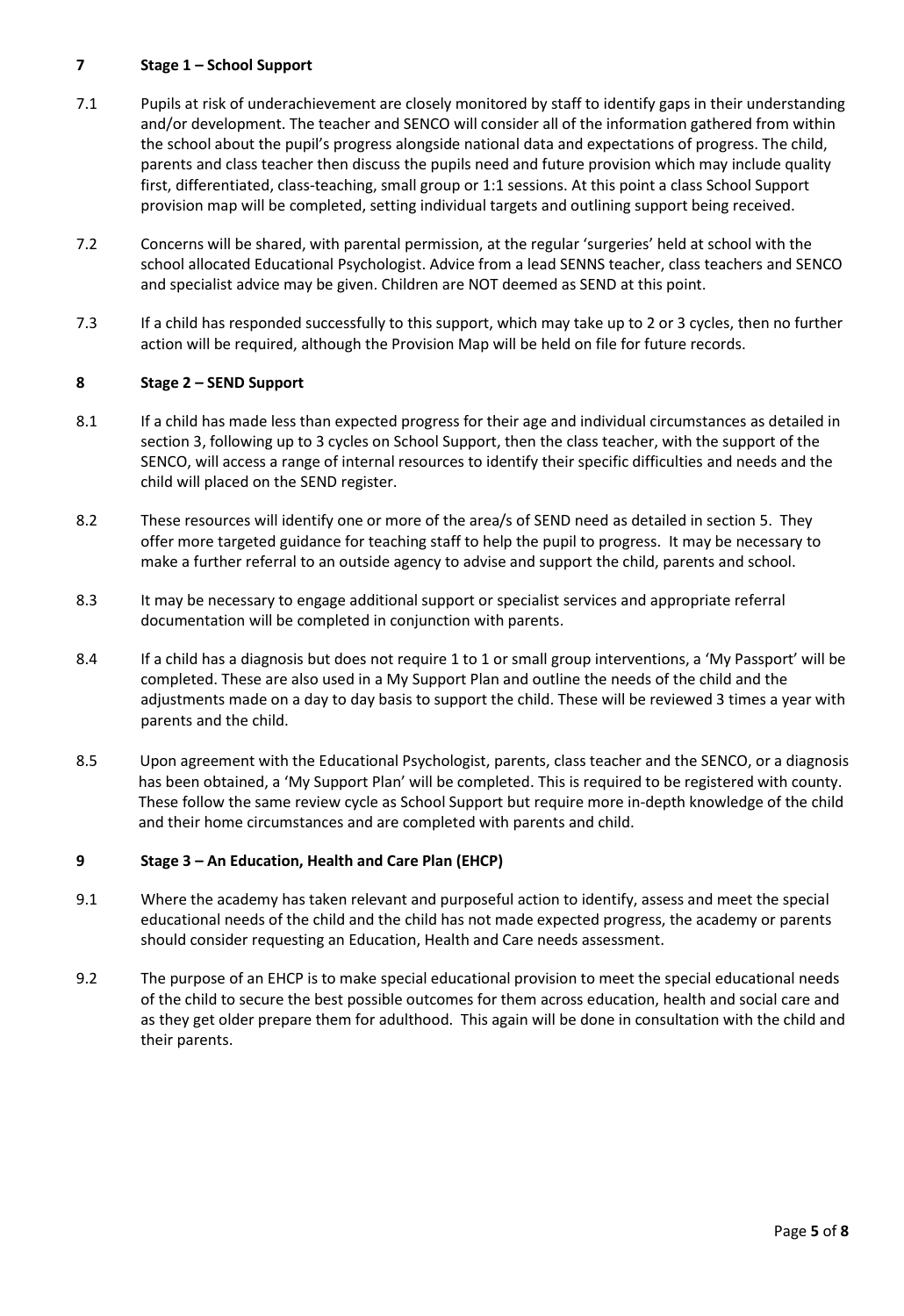9.3 In order for the local authority to complete the assessment evidence should be drawn from the school and other agencies. The EHCP will outline the provision required to meet assessed needs and should specify how services will be delivered as part of a whole package and explain how best to achieve the outcomes sought across education, health and social care for the child.

<span id="page-5-0"></span>Across all three stages, class teachers are responsible and accountable for the progress and development of the pupils in their class, including where pupils access support from teaching assistants or specialist staff.

9.4 Class teachers and SENCOs will review pupil progress regularly and where it is deemed that a pupil is now making appropriate progress they will be removed from the SEND register or from a 'My Support Plan' and the parents will be informed.

#### <span id="page-5-1"></span>**10 Supporting Children and Families**

10.1 Parents and families can access our school Local Offer by following this link:

**<https://holy-trinity.co.uk/wp-content/uploads/2021/10/HTPA-SEND-Policy-1-2.pdf>**

10.2 In addition, information on the Wiltshire Local Offer, can be accessed below:

#### **<https://www.wiltshire.gov.uk/local-offer-about>**

- 10.3 This site offers support and guidance for parents and families of children with SEND and details the recommended approach which schools will take.
- 10.4 Holy Trinity CE Primary Academy admissions policy applies. The admission arrangements for all pupils are in accordance with national legislation, including the Equality Act 2010. This includes children with any level of SEND; those with EHCP and those without.
- 10.5 When moving to a new setting all SEND paperwork should be passed to the SENCO as soon as possible and this will be transferred to the new setting in accordance to GDPR. If the child is making a transition from another school or early years setting, a meeting may be set up between the feeding school and Holy Trinity CE Primary Academy SENCo to aid the smooth transition of the pupil, and discuss arrangements to be made as well as any other important information relating to that child's needs. Where face to face meetings are not possible, contact will be made via telephone to ensure that there is a good understanding of what type of provision is required.
- 10.6 Transition from class to class, setting to setting, will be carefully managed with pupils being given extra visits, time in new setting and transition meetings will be arranged to include teachers, families and children, if needed.
- 10.7 The school will do its best to ensure that the necessary provisions and preparations are made prior (where possible) to the start of the child's school year. The child will be closely monitored from the start of the new school year to ensure that all the appropriate provisions are in place.
- 10.8 Children with SEND are given appropriate support to access examinations and other assessments. The class teacher in collaboration with the SENCO will ensure individual needs are met.
- 10.9 See section 17.0 of Equalities and Accessibility Plan for further information of managing the medical conditions of pupils and the Supporting children with medical needs Policy.

# <span id="page-5-2"></span>**11 Monitoring and Evaluation of SEND**

11.1 In order to make consistent continuous progress in relation to SEND provision the school encourages feedback from staff, parents and pupils throughout the year.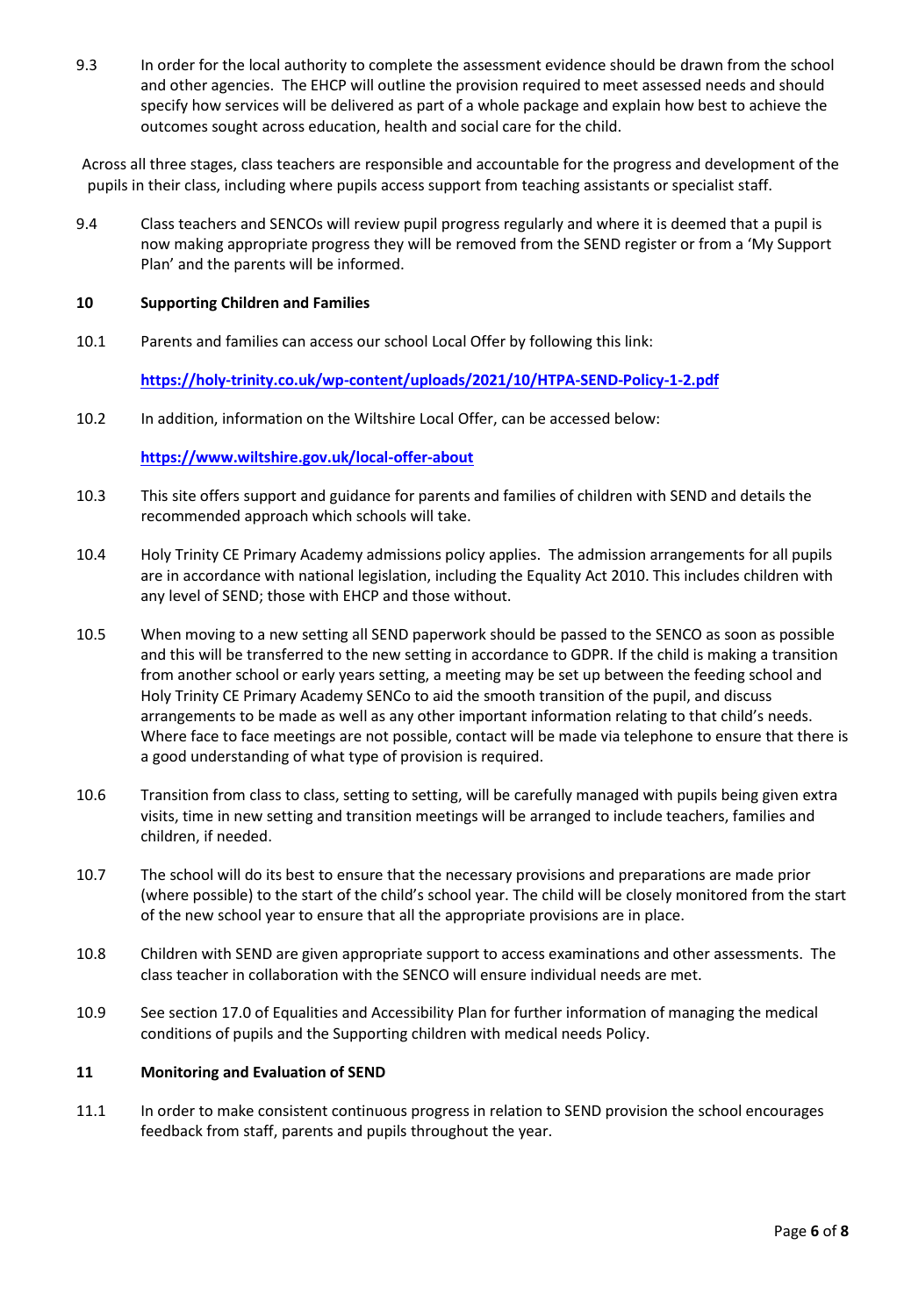11.2 There is an annual formal evaluation of the effectiveness of the school SEND provision and policy. The evaluation is carried out by the SENCO, headteacher and SEN Governor. Information is gathered from different sources such as child and parent surveys, teacher and staff surveys, parent's evenings, consultation events, feedback forms and school council.

#### <span id="page-6-0"></span>**12 Training and Resources**

- 12.1 SEND funding is allocated by the Education Funding Agency based on the previous school census information.
- 12.2 Staff training needs are identified through staff meetings, staff skills audits and children's individual needs. The needs of the pupils are considered carefully and identified needs are raised at PRISSM<sup>3</sup> and training is then provided by SENSS<sup>4</sup> team.
- 12.3 In order to maintain and develop the quality of teaching and provision to respond to the strengths and needs of all pupils, all staff are encouraged to undertake training and development.
- 12.4 All teachers and support staff undertake induction on taking up a post and this includes meeting with the SENCO to explain the systems and structures in place around the schools SEND provision and practice and to discuss the needs of individual pupils.

#### <span id="page-6-1"></span>**13 Roles and Responsibilities**

- 13.1 The SENCO is Claire Goddard, National Award for SEN, who is responsible for managing the provision in place for pupils with SEND contact through the academy office.
- 13.2 The SEND Governor is Francesca Shepherd. This role involves representing SEND on the Academy Governing Body and keeping governors updated with changes as they occur.
- 13.3 The designated adults with specific Safeguarding responsibility are; Anna Woodman, Dorian Amor, Claire Goddard, Ruth Edwards and Mark Gyllenspetz.
- 13.4 The members of staff responsible for managing PPG/LAC funding are Anna Woodman and Claire Goddard.
- 13.5 The member of staff responsible for managing the school's responsibility for meeting the medical needs of pupils is Anna Woodman.

#### <span id="page-6-2"></span>**14 Storing and Managing Information**

<span id="page-6-3"></span>14.1 Please refer to Confidentiality and Information Sharing Policy Section 5.9.

#### **15 Reviewing the Policy**

<span id="page-6-4"></span>15.1 The SEND policy will be reviewed annually.

#### **16 Accessibility**

16.1 Please refer to the Equalities and Accessibility Plan. For further information please contact the school office and make an appointment with the headteacher.

#### <span id="page-6-5"></span>**17 Dealing with Complaints**

17.1 Please refer to the Complaints Policy and Procedure.